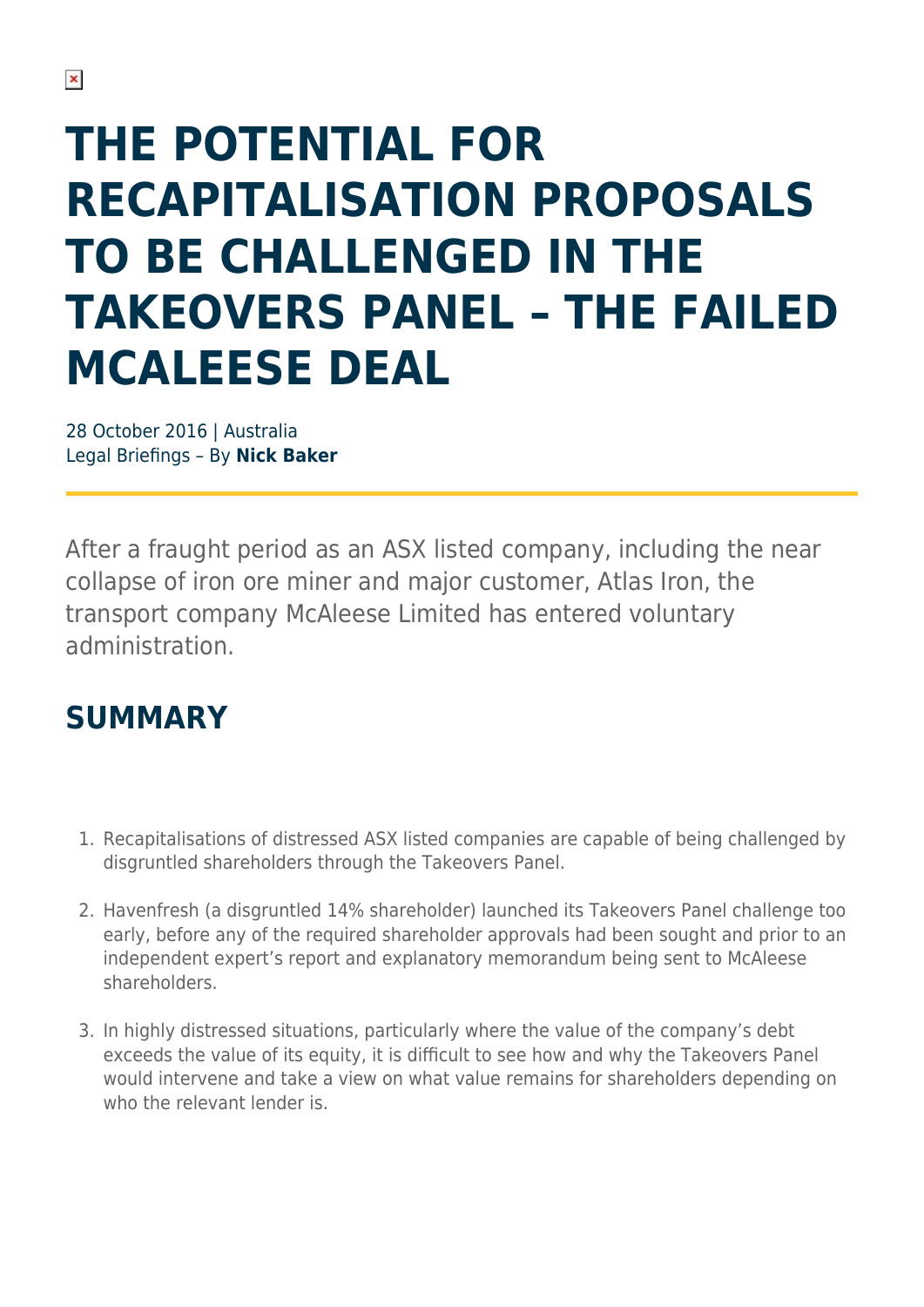In the lead up to this point, a proposal by McAleese's existing lenders and a consortium led by debt fund SC Lowy to reduce McAleese's senior debt and to recapitalise the company was challenged in the Takeovers Panel by Havenfresh Pty Ltd (who held approximately 14% of McAleese's ordinary shares).

## **THE RECAPITALISATION PROPOSAL**

The SC Lowy backed recapitalisation proposal involved the SC Lowy consortium buying the existing McAleese senior debt, McAleese entering into a new senior debt facility with the SC Lowy consortium (which would fund the repayment of some of the existing senior debt with the balance to be compromised), the issue of zero strike price options to the SC Lowy consortium (converting into approximately 35% of the ordinary shares in McAleese) and certain fees payable to the SC Lowy consortium.

The recapitalisation proposal also involved a renounceable, pro rata entitlement offer for convertible notes (converting into approximately 60% of the ordinary shares in McAleese). The convertible notes offer was to be underwritten by an entity associated with Mark Rowsthorn, the CEO of McAleese and one-fifth sub-underwritten by a third party.

While the SC Lowy consortium's recapitalisation proposal left little on the table for McAleese's ordinary shareholders (they did have the opportunity to take up convertible notes and participate in any future upside), this was hardly surprising given the extensive distress the company was facing. Further, it was the only proposal standing after an extensive search for an alternative transaction where over 65 parties were approached.

The recapitalisation proposal was signed up by McAleese as a package and subject to shareholder approval.

# **HAVENFRESH'S TAKEOVERS PANEL CHALLENGE**

Havenfresh took its dissatisfaction with the recapitalisation proposal to the Takeovers Panel arguing that:

- the recapitalisation proposal, in particular the timing of the senior debt acquisition (which was to occur prior to McAleese shareholders voting on the recapitalisation), resulted in unacceptable coercive pressure being applied to existing shareholders to approve the issue of options to the SC Lowy consortium;
- the entitlement offer and underwriting arrangements had been structured to deliver control of McAleese to entities associated with Mark Rowsthorn without shareholder approval; and
- the SC Lowy consortium and entities associated with Mark Rowsthorn were associates.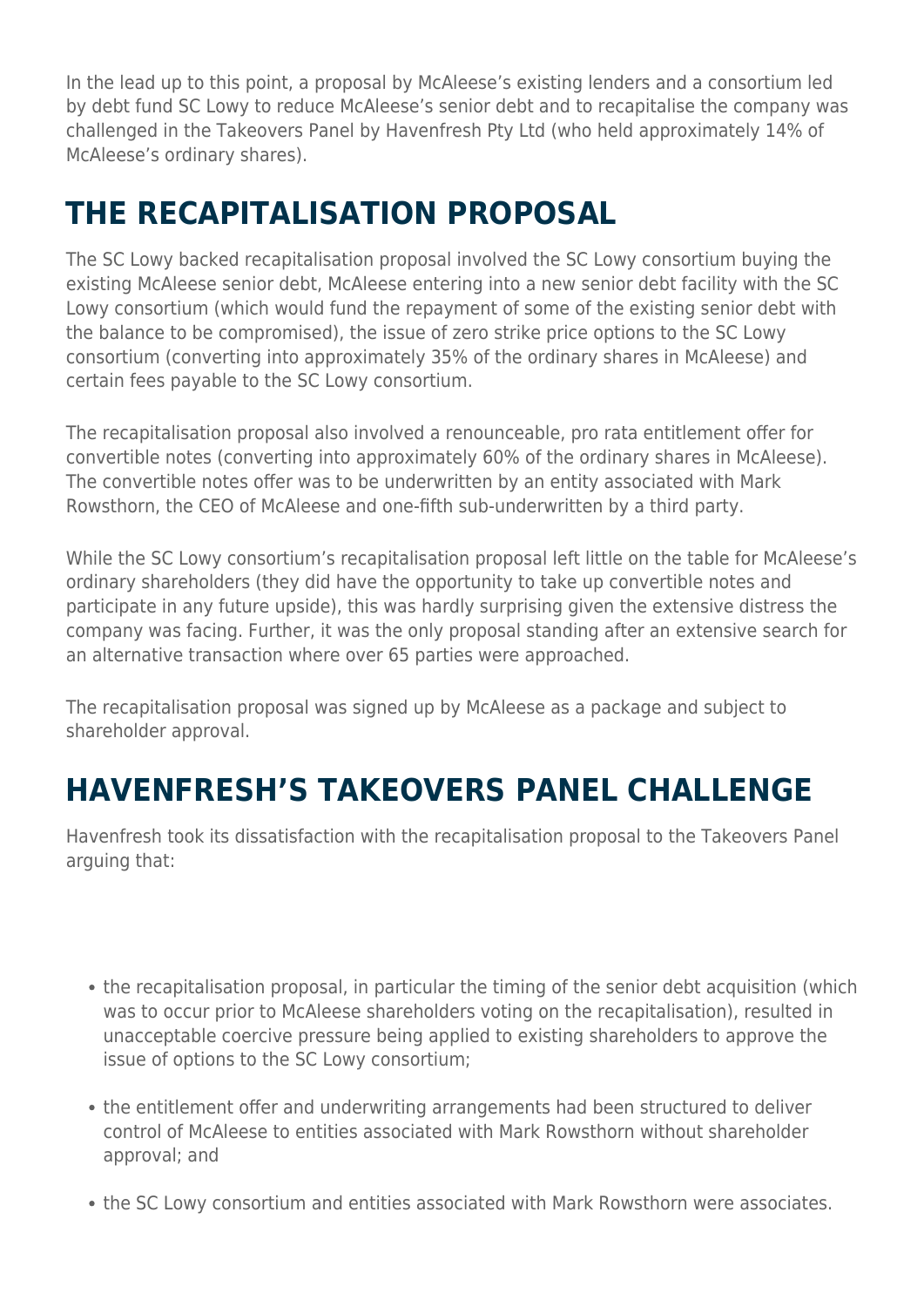Perhaps most interestingly, Havenfresh made its application to the Takeovers Panel before the recapitalisation proposal was explained in an explanatory memorandum to McAleese shareholders and before an independent expert's report was provided.

#### **THE TAKEOVERS PANEL REFUSED HAVENFRESH'S APPLICATION ON ALL GROUNDS.**

It knocked back the assertion that the recapitalisation proposal was coercive, noting that McAleese was significantly and undoubtedly distressed, that the timing of the senior debt acquisition was "unlikely to change the position of shareholders" and that it was "part of a legitimate commercial transaction" – in this case, the sale of debt from existing lenders to an incoming lender.

These are all reasonable grounds we agree with. If the Takeovers Panel were to intervene on the timing of debt trades, it would be making a call that shareholders' perception of how one lender or another would act would influence the shareholders' vote. It is difficult to see how or why, in the circumstances of a highly distressed company (particularly where the value of the company's debt exceeds the value of its equity), the Takeovers Panel would take a view as to what value remains for shareholders depending on who the relevant lender is, particularly where, such as in this case, there is no legitimate alternative transaction on the table. Further, how can the Takeovers Panel reasonably be expected to intervene in a debt trade (as opposed to a subsequent debt-for-equity proposal)?

In relation to the entitlement offer, Havenfresh jumped the gun. The entitlement offer had not been launched. Subsequent to the Takeovers Panel case, McAleese's notice of meeting sought the necessary shareholder approval. Again, it is difficult to see what the Takeovers Panel can do when a complaint is made too early other than simply ask whether the parties intend to follow the law.

Finally, the Takeovers Panel also thought the association issue was raised too early and, without deciding whether Havenfresh had made out an association case, thought that any association issues could be raised if and when relevant.

#### **COMMENTARY**

The McAleese situation highlights again the highly charged dynamics of a debt-to-equity deal. In these circumstances, there are almost inevitably disappointed shareholders and questions about if and how value can be preserved for shareholders.

In McAleese, the Takeovers Panel has asked the same questions asked by it in Billabong and Pasminco. What is the level of distress facing the company? Do shareholders have an opportunity to act? Should the Takeovers Panel intervene and how?

As the subsequent voluntary administration and lack of an alternative, more shareholder friendly, deal show; McAleese was not a situation where the Takeovers Panel could reasonably intervene and sensibly protect shareholders.